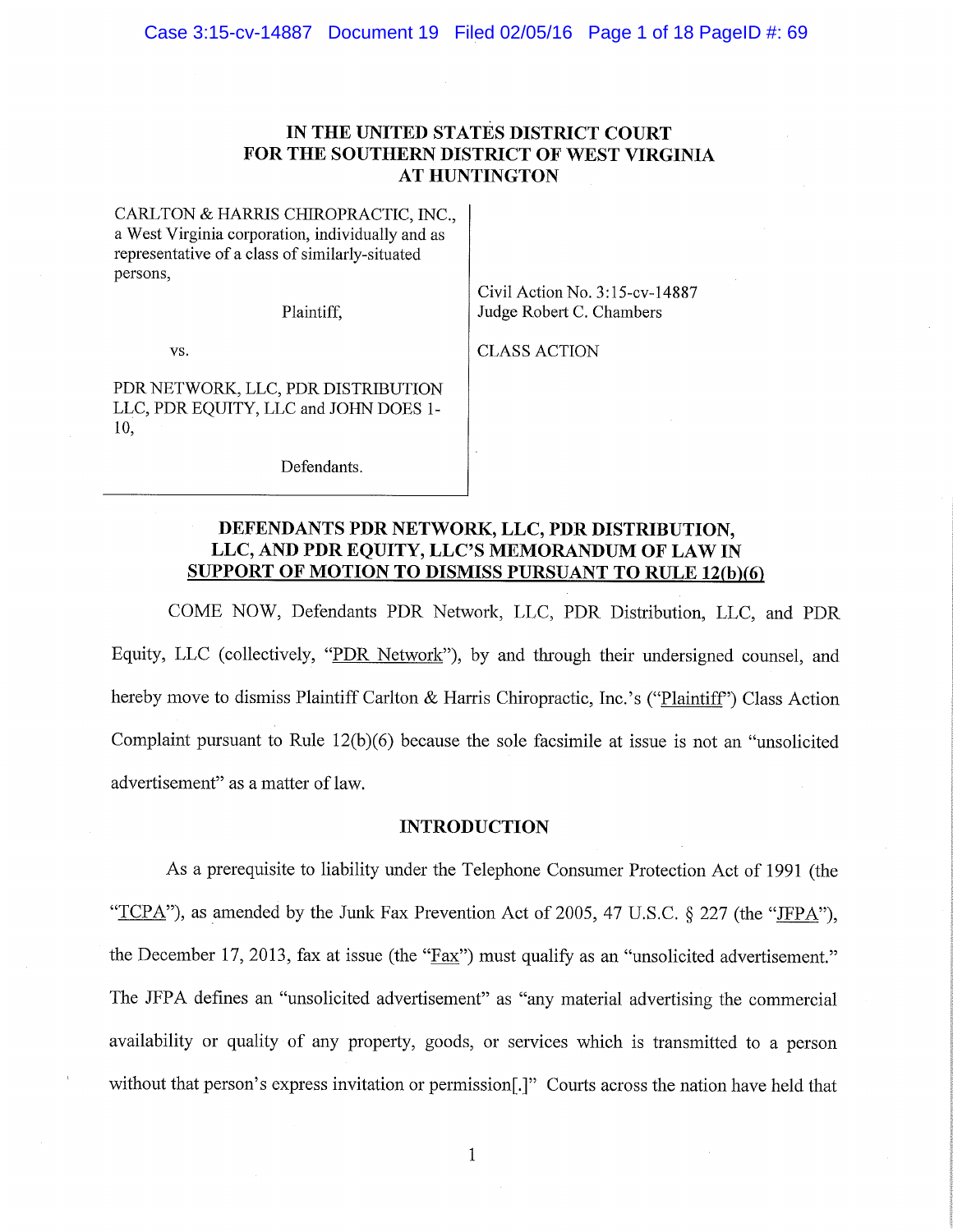the term "commercial availability" requires that the communication advertise products/services as being available for *purchase or sale*. Plaintiff has not and cannot satisfy this threshold requirement.

As evident from the attachment to the Complaint, rather than attempting to sell Plaintiff any property, goods, or services, the single Fax at issue merely informed Plaintiff of its ability to reserve a free electronic copy (eBook) of the *Physicians' Desk Reference*<sup>®</sup> (the "*PDR*")—a popular drug information reference source available in the  $U.S.<sup>1</sup>$  The eBook referenced in the Fax provides (for free) information to physicians about drugs they may consider prescribing; the PDR is never offered for sale. Instead, the PDR is indirectly funded by pharmaceutical companies to help satisfy various "duty to warn" laws. Nor is the Fax a "pretext" for offering goods for sale. The Fax was sent solely for informational purposes; primarily to update existing subscribers as to the *PDR*'s availability as an eBook for 2014. Critically, PDR Network neither manufactures the listed drugs, nor has a pecuniary interest in "selling" Plaintiff anything. Indeed, multiple courts in the Sixth Circuit have already warned Plaintiff's counsel against filing "frivolous" suits such as this one—whereby useful medical information is being communicated. Therefore, because the Fax is not an "advertisement" as a matter of law, Plaintiff's claim fails and the Complaint must be dismissed.

#### **BACKGROUND.** I.

#### The Complaint. A.

Plaintiff's Complaint purports to "challenge [PDR Network's alleged] practice of sending unsolicited facsimiles" under the JFPA and the regulations promulgated thereunder. (Compl. 11)

As discussed, the *PDR* is a publicly-available drug information reference book provided to health care professionals—free of charge—that contains full FDA-approved drug label information, including warnings/precautions, drug interactions, and hundreds of full-color pill images. (See PDR.net - About Us, Ex. 1; see also Dkt. No. 1-1.)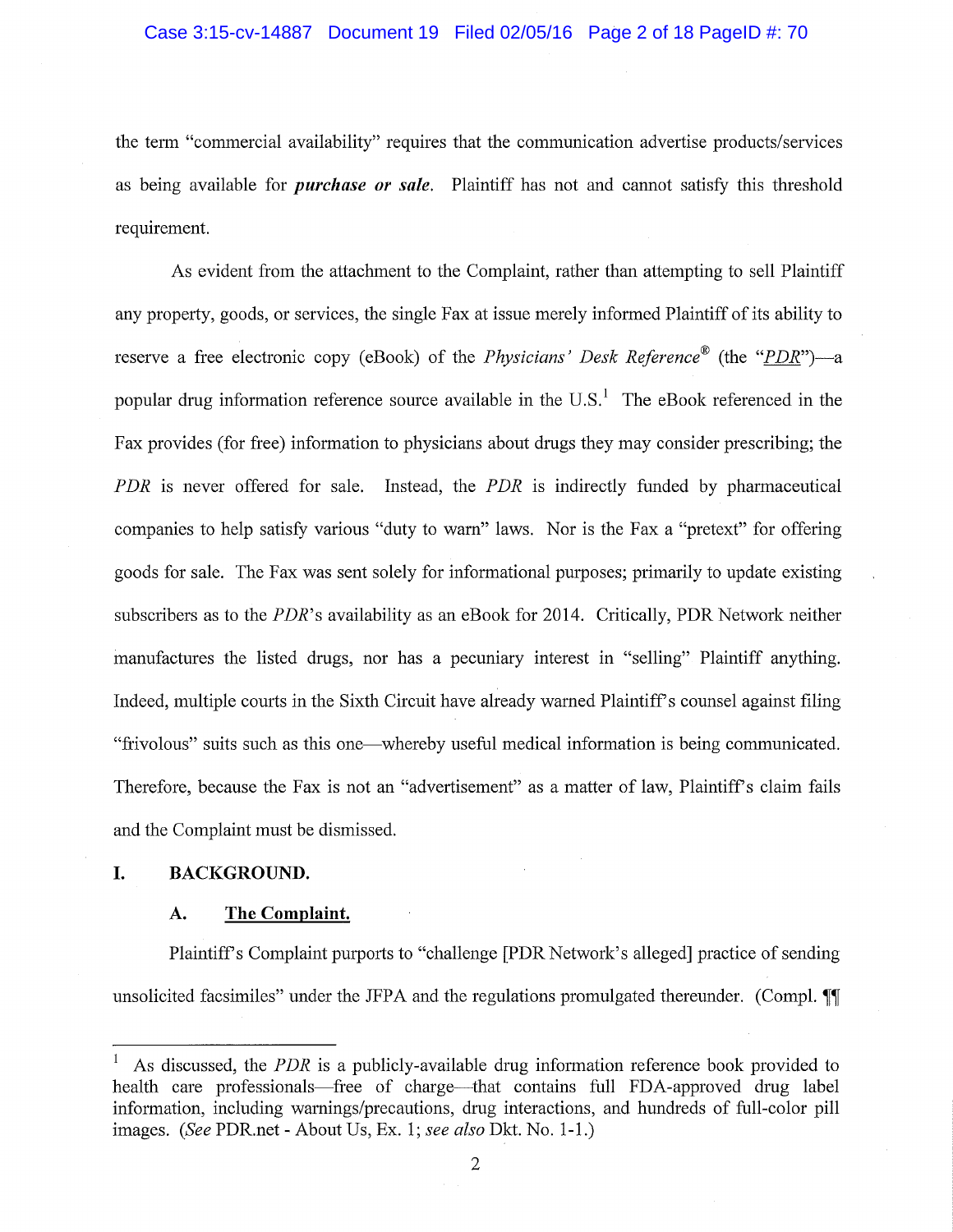## Case 3:15-cv-14887 Document 19 Filed 02/05/16 Page 3 of 18 PageID #: 71

1-2.) Specifically, Plaintiff asserts that, "upon information and belief," PDR Network "sent facsimile transmissions of unsolicited advertisements to Plaintiff and the [putative] Class in violation of the JFPA, including, but not limited to, the [Fax]." (Id.  $\P$  2.) A true and correct copy of the Fax is attached to the Complaint as Exhibit A, and is "made a part [t]hereof." (Id. ¶  $2, 11.$ 

According to Plaintiff, the Fax "describes the commercial availability or quality of [PDR] Network's] goods and services," (id.  $\P$  2), and thus "constitute[s] an advertisement under the [JFPA]." (Id.  $\P$  29.) Plaintiff also alleges that PDR Network "benefit[s] or profit[s] from the sale of the products, goods and services being offered on [the Fax]." (*Id.*  $\P$  12.) Plaintiff further claims that it "had not invited or given permission to [PDR Network] to send the [Fax]." *(Id.* ¶  $13.)$ 

Based on the foregoing, Plaintiff brings this case as a putative class action and seeks, among other things: (i) an injunction preventing PDR Network from sending "unsolicited advertisements" in violation of the JFPA; and (ii) an award of statutory damages in the minimum amount of \$500 for each fax (and to have such damages trebled if they are shown to be willful and knowing). (*Id.*  $\P\P$ 4-5; see also id. p.13.)

#### PDR Network and the *Physicians' Desk Reference*<sup>®</sup>. **B.**

PDR Network delivers health knowledge products and services that support drug prescribing decisions and patient adherence to improve health. (See PDR, net - About Us, Ex. 1.)<sup>2</sup> To further these goals, PDR Network's *Physicians' Desk Reference*<sup>®</sup> suite of services

<sup>&</sup>lt;sup>2</sup> Pharmaceutical companies are required to widely disseminate information about the safety risks and side effects of their products to physicians and other prescribers in order to satisfy state "duty to warn" laws. See, e.g., Larkin v. Pfizer, Inc., 153 S.W.3d 758, 764 (Ky. 2004) (under Kentucky product liability law, drug manufacturers have a duty to adequately warn of the foreseeable risks associated with use of their product); PLIVA, Inc. v. Mensing, 131 S. Ct. 2567, 2573 (2011) (under Minnesota and Louisiana law, a duty to warn falls specifically on the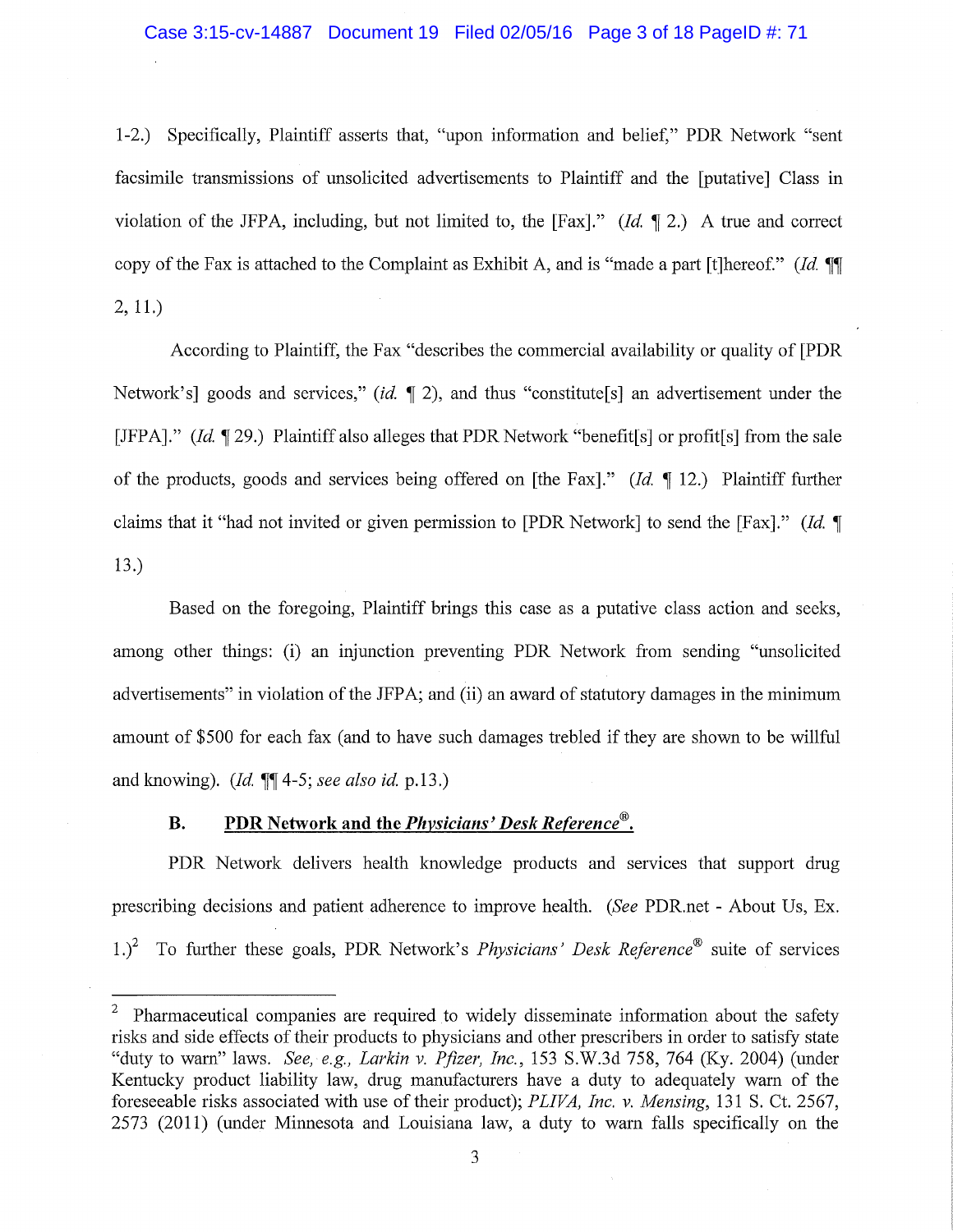provides healthcare professionals with multichannel access to important drug information, including the PDR.  $(Id.)$  The PDR is the most recognized drug information reference available in the U.S. (Id.) The PDR is provided to health care professionals—free of charge—and contains full FDA-approved drug label information, including warnings/precautions, drug interactions, and hundreds of full-color pill images. (Dkt. No. 1-1.) According to one federal judge, the *PDR* can best be described as:

> [A] compilation of manufacturers' prescribing information (package insert) on prescription drugs, updated annually [and d]esigned to provide physicians with the full legally mandated information relevant to writing prescriptions (just as its name suggests)[.] The compilation is financially supported in part by pharmaceutical manufacturing corporations which create drugs listed within its pages.

See United States v. Rodella, 2015 U.S. Dist. LEXIS 20704, at \*9 n.2 (D.N.M. Feb. 2, 2015).

The importance of the *PDR* to population health in the U.S.—and its ability to shield pharmaceutical manufacturers from liability where drug labels were properly written and distributed via the *PDR*—has been consistently recognized in dozens of cases across the country. $3$ 

manufacturer) (citations omitted); see also Mutual Pharm. Co. v. Bartlett, 133 S.Ct. 2466, 2474 (2013) (duty to warn under New Hampshire law is part of the "general duty to design, manufacture and sell products that are reasonably safe for their foreseeable uses") (citation omitted).

<sup>3</sup> See, e.g., Baker v. St. Agnes Hosp., 421 N.Y.S.2d 81, 86 (N.Y. App. Div. 2d Dept. 1979); Larkin, 153 S.W.3d at 764; Calhoun v. Hoffman La Roche, Inc., 2000 La. App. LEXIS 326 (La. Ct. App. Feb. 18, 2000), aff'd, 2000 La. App. LEXIS 3179 (La. Ct. App. Mar. 31, 2000) (affirming summary judgment where defendants warned prescriber through package insert and PDR, despite prescriber's testimony he was not aware of the risk); Vitanza v. Upjohn Co., 48 F. Supp. 2d 124 (D. Conn. 1999) (granting summary judgment under learned intermediary doctrine because defendant provided updated warnings through the PDR); Hall v. Merck, Sharp & Dohme, 774 F. Supp. 604 (D. Kan. 1991) (granting summary judgment where manufacturer warned the prescriber through the PDR); Glucksman v. Halsey Drug Co., 160 A.D.2d 305, 307 (NY App. Div 1st Dept. 1990) (granting summary judgment for manufacturer that provided warnings through the PDR and package inserts); Guevara v. Dorsey Laboratories, Div. of Sandoz, Inc., 845 F.2d 364, 366 (1st Cir. 1988) (holding use of the PDR along with package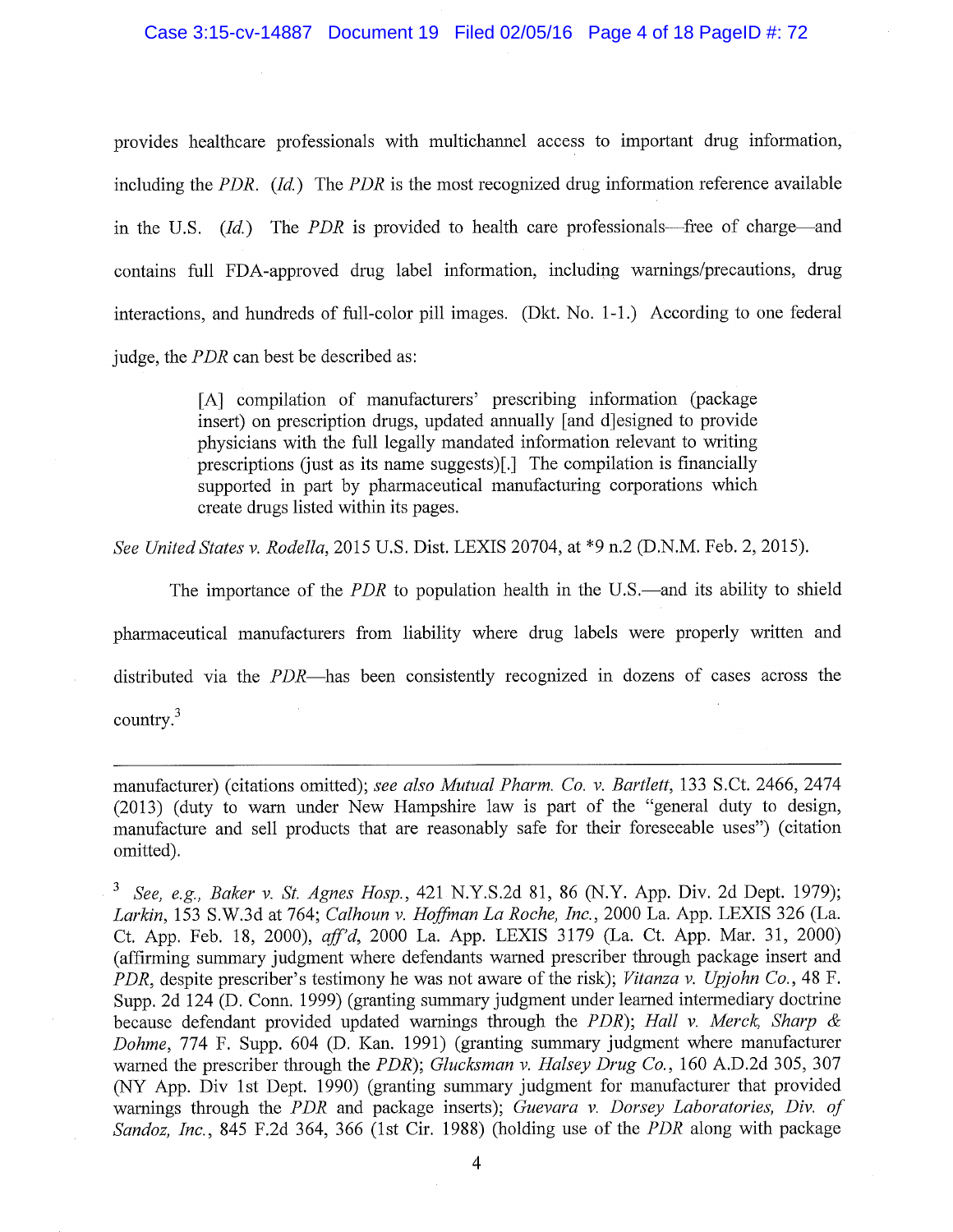#### $C_{\bullet}$ The Fax.

Plaintiff is a chiropractic medical office located in West Virginia. (Compl. 18.) The Fax in question—attached as Exhibit A to the Complaint—informs Plaintiff of the availability of a free copy of the 2014 PDR in electronic form. (See Dkt. No. 1-1.) The "Subject" line of the Fax reads: "FREE 2014 Physicians' Desk Reference eBook – Reserve Now." (Id.; emphasis added) The body of the fax itself contains two (2) additional references to the 2014 *PDR* eBook as being "free." (Id.) The Fax also makes clear that the PDR is "[n]ow in a new, convenient digital format," while still consisting of the "[s]ame trusted, FDA-approved full prescribing information."  $(Id)$  According to the Fax, this update to an eBook version of the PDR for 2014 was "[d]eveloped to support [physicians'] changing digital workflow."  $(Id)$  To drive the point home, an image of the 2014 PDR eBook is also depicted on the screen of an iPad<sup>®</sup> in the center of the page.  $(Id.)$ 

#### II. ARGUMENT.

#### Standard for Motions to Dismiss Under Rule 12(b)(6).  $\mathbf{A}$ .

"To overcome a motion to dismiss under Rule 12(b)(6), a complaint must be plausible." See Earle v. City of Huntington, 2015 U.S. Dist. LEXIS 127444, at \*3-4 (S.D. W. Va. Sept. 23, 2015) (Chambers, J.) (citing *Bell Atlantic Corp. v. Twombly*, 550 U.S. 544, 546 (2007)). "This standard requires a plaintiff to set forth the grounds for an entitle [ment] to relief that is more than

insert to provide warning was adequate); *Dunkin v. Syntex Laboratories, Inc.*, 443 F. Supp. 121, 124 (W.D. Tenn. 1977) (recognizing the PDR as the "standard reference work available throughout the medical community" and finding warnings in the PDR "adequate as a matter of law"); Bell v. Pfizer, Inc., 716 F.3d 1087, 1097-98 (8th Cir. 2013) (discussing effect of the PDR on learned intermediary doctrine and failure to warn); McDowell v. Eli Lilly & Co., 58 F. Supp. 3d 391, 403 (S.D.N.Y. 2014) (absolving drug manufacturer from liability where warning given to prescribing physician by manufacturer gave detailed information on risks through the *PDR*); Yates v. Ortho-Mcneil-Janssen Pharms., Inc., 2015 U.S. App. LEXIS 21428, at \*11 (6th Cir. Dec. 11, 2015) (same); United States v. Azmat, 2015 U.S. App. LEXIS 19574, at \*42, 53-54 (11th Cir. Nov. 10, 2015) (in admitting expert medical testimony, *PDR* described as "standard reference material").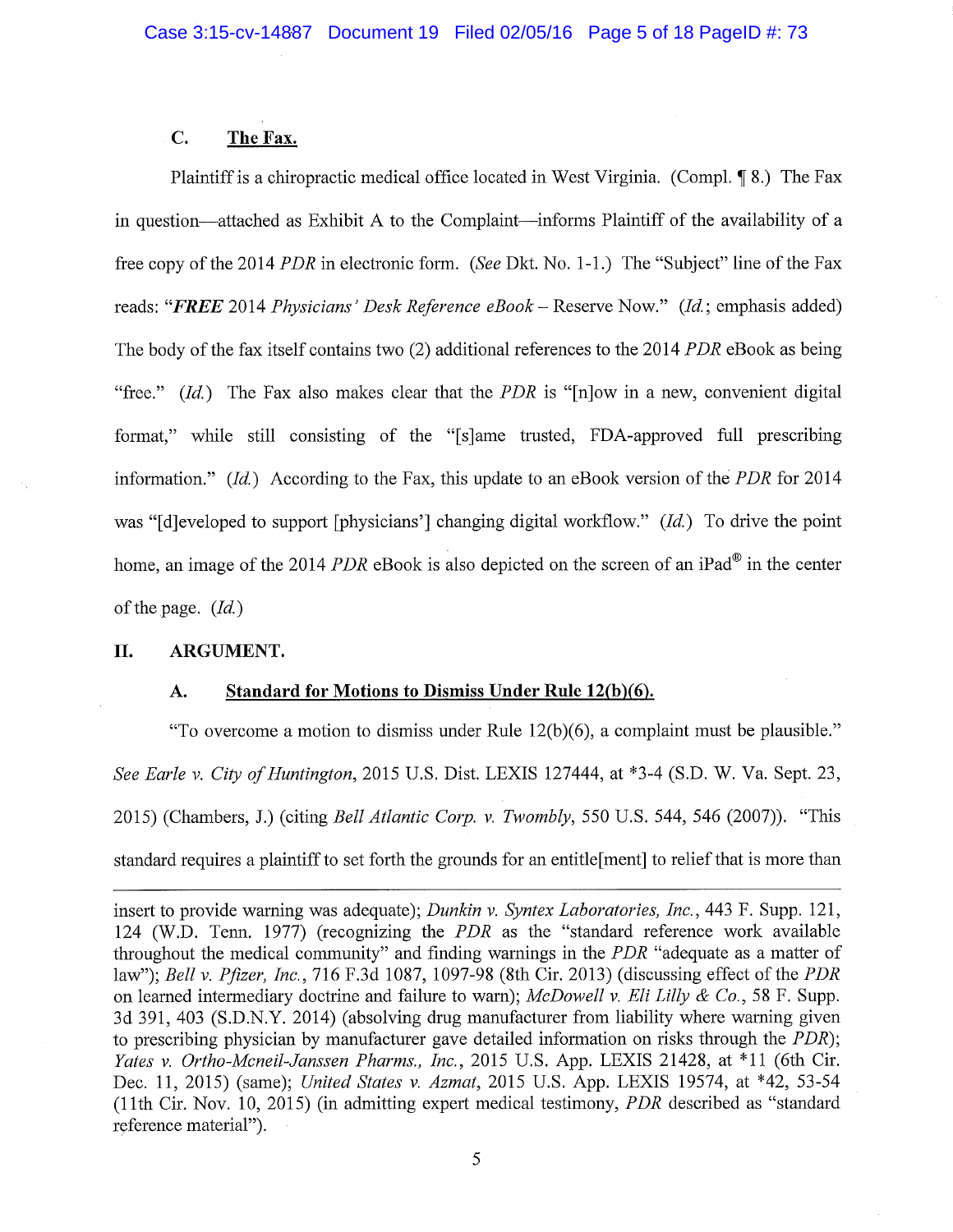### Case 3:15-cv-14887 Document 19 Filed 02/05/16 Page 6 of 18 PageID #: 74

mere labels and conclusions, and a formulaic recitation of the elements of a cause of action will not do." Id. at \*3 (citing Twombly, 550 U.S. at 555) (internal quotation marks omitted). "To survive a motion to dismiss, a complaint must contain sufficient factual matter, accepted as true, to state a claim to relief that is plausible on its face." *Id.* (citing *Ashcroft v. Igbal*, 556 U.S. 662, 678 (2009); *Twombly*, 550 U.S. at 570) (internal quotation marks omitted). "Facial plausibility exists when a claim contains 'factual content that allows the court to draw the reasonable inference that the defendant is liable for the misconduct alleged." Id. at  $*3-4$  (citation omitted).

"Accepting the factual allegations in the complaint as true (even when doubtful), the allegations 'must be enough to raise a right to relief above the speculative level . . . ." Id. at \*4 (citation omitted). "If the allegations in the complaint, assuming their truth, do 'not raise a claim of entitlement to relief, this basic deficiency should . . . be exposed at the point of minimum expenditure of time and money by the parties and the court." Id. (citing Twombly, 550 U.S. at 558). "Finally, [a]lthough for the purposes of a motion to dismiss [the court] must take all of the factual allegations in the complaint as true, it is not bound to accept as true a legal conclusion couched as a factual allegation." Id. (citing Twombly, 550 U.S. at 555) (internal quotation marks omitted).

#### Plaintiff's JFPA Claim Fails Because the Fax is Not an "Advertisement." **B.**

To prevail on a claim under the JFPA, a plaintiff must show that the defendant (1) used a telephone facsimile machine, computer or other device to send an (2) unsolicited (3) advertisement. See 47 U.S.C. § 227(b)(1)(C). The JFPA defines "unsolicited advertisement" as "any material advertising the *commercial* availability or quality of any property, goods, or services which is transmitted to a person without that person's express invitation or permission[.]" *Id.*  $\frac{227(a)(5)}{27(a)(5)}$  (emphasis added); *see also* 47 C.F.R.  $\frac{6}{3}$  64.1200(f)(15). Plaintiff has not—and cannot—satisfy this requirement.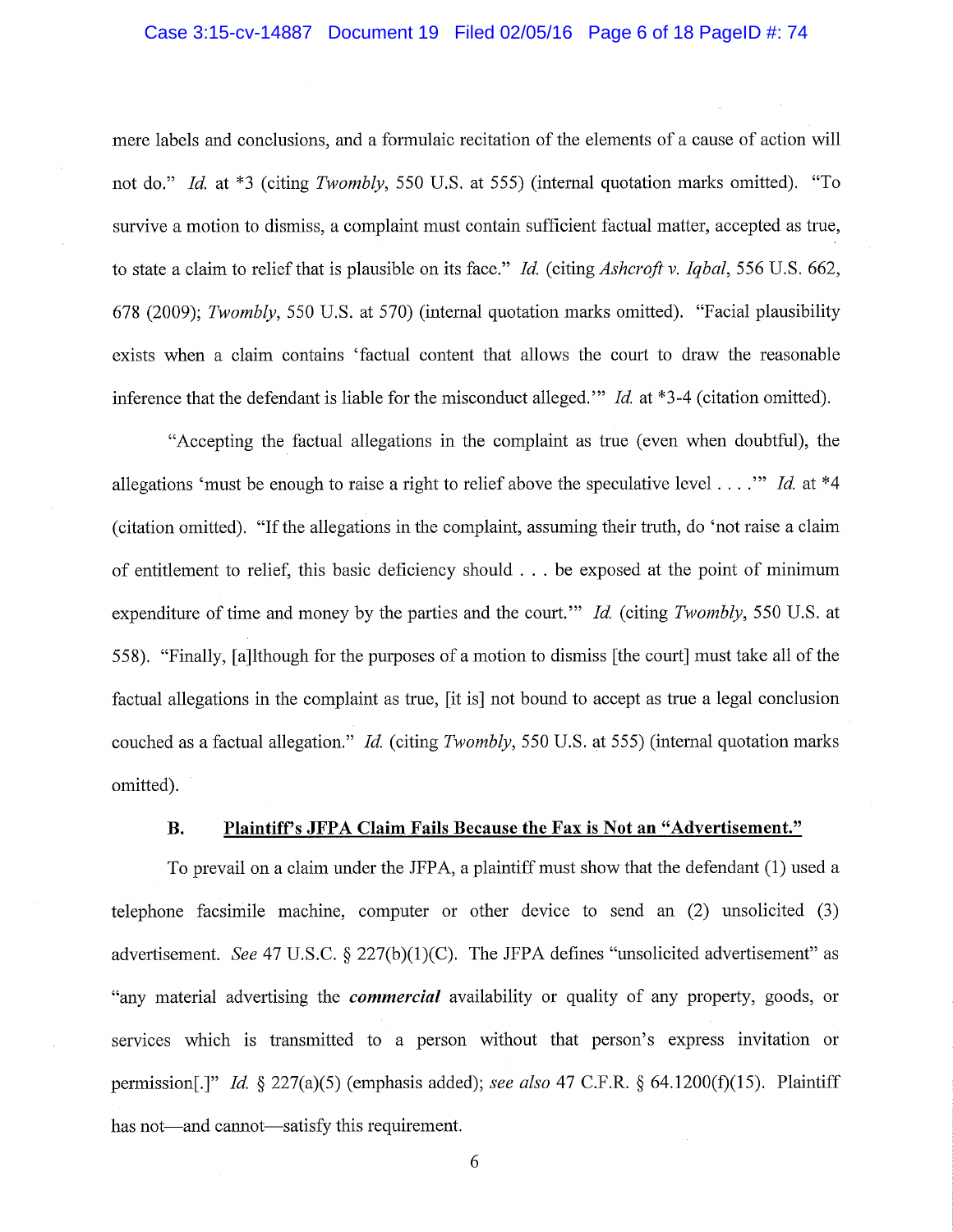It is well-settled that whether a fax qualifies as an "unsolicited advertisement" under the JFPA is "a question of law appropriate for resolution by the Court." Holmes v. Back Doctors Ltd., 2009 U.S. Dist. LEXIS 97592, at \*6 (S.D. Ill. Oct. 21, 2009), vacated in part on other grounds, 695 F. Supp. 2d 843 (S.D. Ill. 2010) (citations omitted). And "[i]t is undisputed that, if the fax . . . was not an 'unsolicited advertisement,' [plaintiff] has failed to state a claim under the TCPA." P&S Printing LLC v. Tubelite, Inc., 2015 U.S. Dist. LEXIS 93060, at \*6 (D. Conn. July  $17, 2015$ ).

Here, the Fax is not an "advertisement" because: (1) it does not offer anything for purchase or sale; and (2) its primary purpose is to inform members that the *PDR* is now available to the public as a free eBook for 2014. Accordingly, Plaintiff's Complaint must be dismissed for failure to state a claim.<sup>4</sup>

### The Fax Does Not Advertise the "Commercial Availability" 1. of Any Goods or Services Because It Does Not Offer **Anything for Purchase or Sale.**

Rather than attempting to sell any products, the Fax and the eBook it offers (for free) provides information to physicians about the drugs they may consider prescribing.<sup>5</sup> Thus, neither the Fax nor the free PDR eBook concerns the "commercial availability" of such items.

 $\overline{4}$ Because the Fax is attached to the Complaint as an exhibit, and because Plaintiff explicitly incorporated the Fax into the Complaint, (Compl.  $\P$ [2, 11), this Court can consider its content on a Rule 12(b)(6) motion to dismiss. P&S Printing LLC, 2015 U.S. Dist. LEXIS 93060, at \*5; see also Ameriguard, Inc. v. Univ. of Kan. Med. Ctr. Research Inst., 2006 U.S. Dist. LEXIS 42552, at \*2 (W.D. Mo. June 23, 2006) (because the fax was attached as an exhibit, court could "examine its contents without converting the Motion to Dismiss into a Motion for Summary Judgment.").

Because Plaintiff has failed to provide any descriptive information whatsoever regarding Defendant PDR Network—aside from its state of incorporation, and the location of its principal place of business (Compl.  $\P$  9)—or the *PDR*, PDR Network has supplied such information from a single page on its official company website. See Motion Exhibit 1. If needed, this Court could take judicial notice of such content under Rule 201 of the Federal Rules of Evidence because it can be "accurately and readily determined from sources whose accuracy cannot reasonably be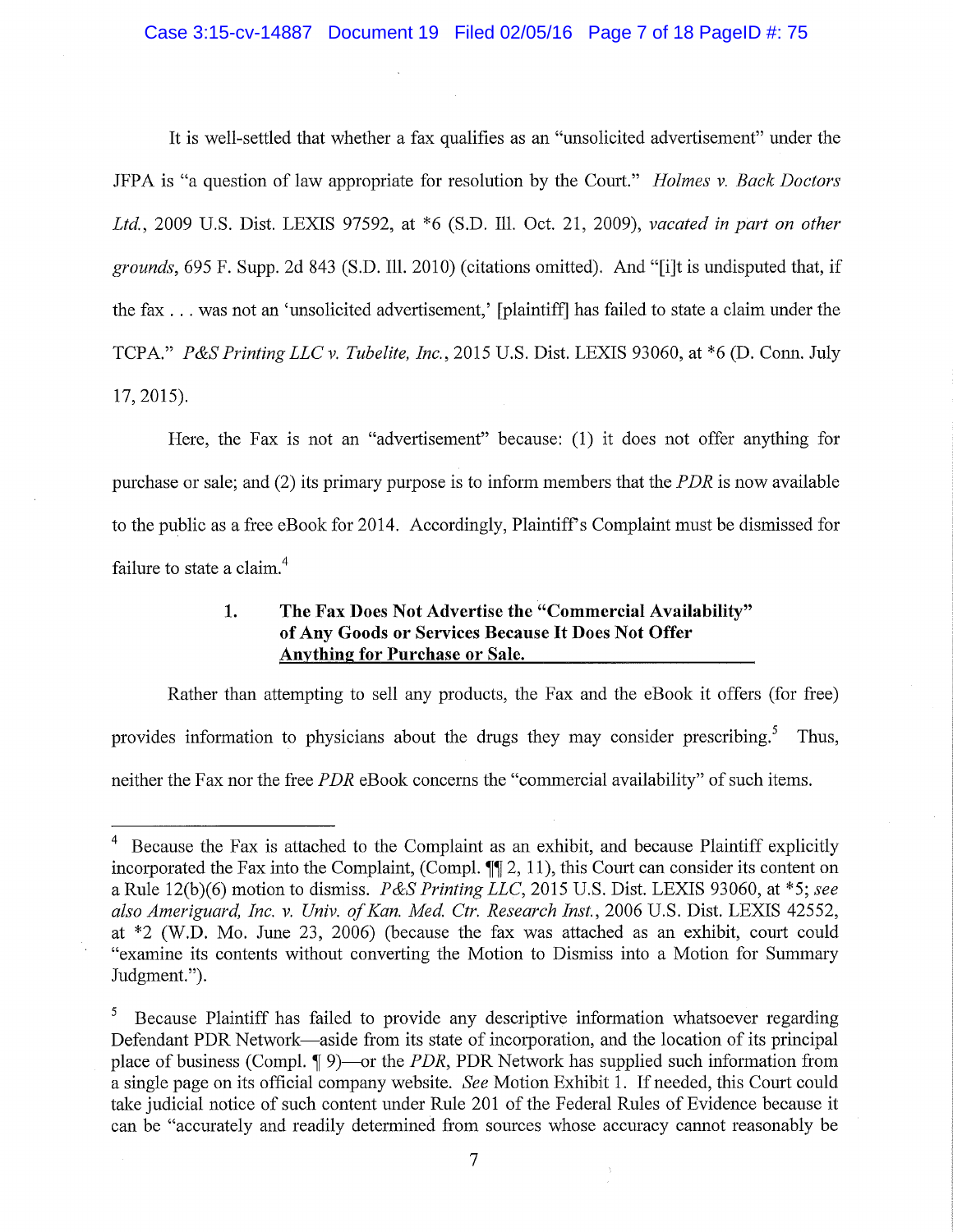Courts throughout the country have interpreted the term "commercial availability" to mean advertising products or services as being available for purchase or sale. See, e.g., Phillip Long Dang, D.C., P.C. v. XLHealth Corp., 2011 U.S. Dist. LEXIS 12166 (N.D. Ga. Feb. 7, 2011); Rudgayzer & Greatt v. Enine, Inc., 779 N.Y.S. 2d 882 (N.Y. App. Div. 2d Dept. 2004); Boehringer Ingelheim Pharms., Inc., 2015 U.S. Dist. LEXIS 3029, at \*6-7; N.B. Indus. v. Wells Fargo & Co., 2010 U.S. Dist. LEXIS 126432 (N.D. Cal. Nov. 30, 2010), aff'd, 465 Fed. Appx. 642 (9th Cir. 2012). Indeed, the TCPA only prohibits faxes that are "advertisements." Hinman v. M & M Rental Ctr., Inc., 596 F. Supp. 2d 1152, 1163 (N.D. Ill. 2009) ("While Congress's clear intent was to prohibit unsolicited advertising, it is equally clear that Congress intended noncommercial messages to fall outside the ban."); Physicians Healthsource, Inc. Alma Lasers, Inc., 2012 U.S. Dist. LEXIS 133222, at \*4 (N.D. Ill. Sept. 18, 2012) (citing H.R. Rep. No. 317, at 10, 102d Cong., 1st Sess. 25 (1991)). Non-commercial faxes, like the instant Fax, fall outside the TCPA's prohibitions. Holmes, 2009 U.S. Dist. LEXIS 97592, at \*1, 4; Destination Ventures. Ltd. v. FCC, 46 F.3d 54, 56 (9th Cir. 1995).

Here, the Fax does not offer anything for purchase or sale by PDR Network to Plaintiff. Instead, the Fax simply informs the recipient of their ability to "reserve" a free copy of the 2014 PDR eBook. (Dkt. No. 1-1.) As stated, PDR Network receives funding for the PDR from

questioned." See FED. R. EVID. 201. And PDR Network has made such a request for judicial notice. Various courts have also recognized that this exact information "can be considered on a 12(b)(6) motion without converting the motion to dismiss into a motion for summary judgment." See Physicians Healthsource, Inc. v. Boehringer Ingelheim Pharms., Inc., 2015 U.S. Dist. LEXIS 3029, at \*10-11 n.4 (D. Conn. Jan. 12, 2015) (court could consider "attached information that is not referenced to in the complaint" on a Rule  $12(b)(6)$  motion to dismiss in a JFPA case because the court "can take judicial notice of all of the attached information . . . from official company . . . websites") (citing *Chambers v. Time Warner, Inc.*, 282 F.3d 147, 153 (2d Cir. 2002); Malin v. XL Capital Ltd., 499 F. Supp. 2d 117, 129 (D. Conn. 2007), aff'd, 312 F. Appx. 400 (2d Cir. 2009)).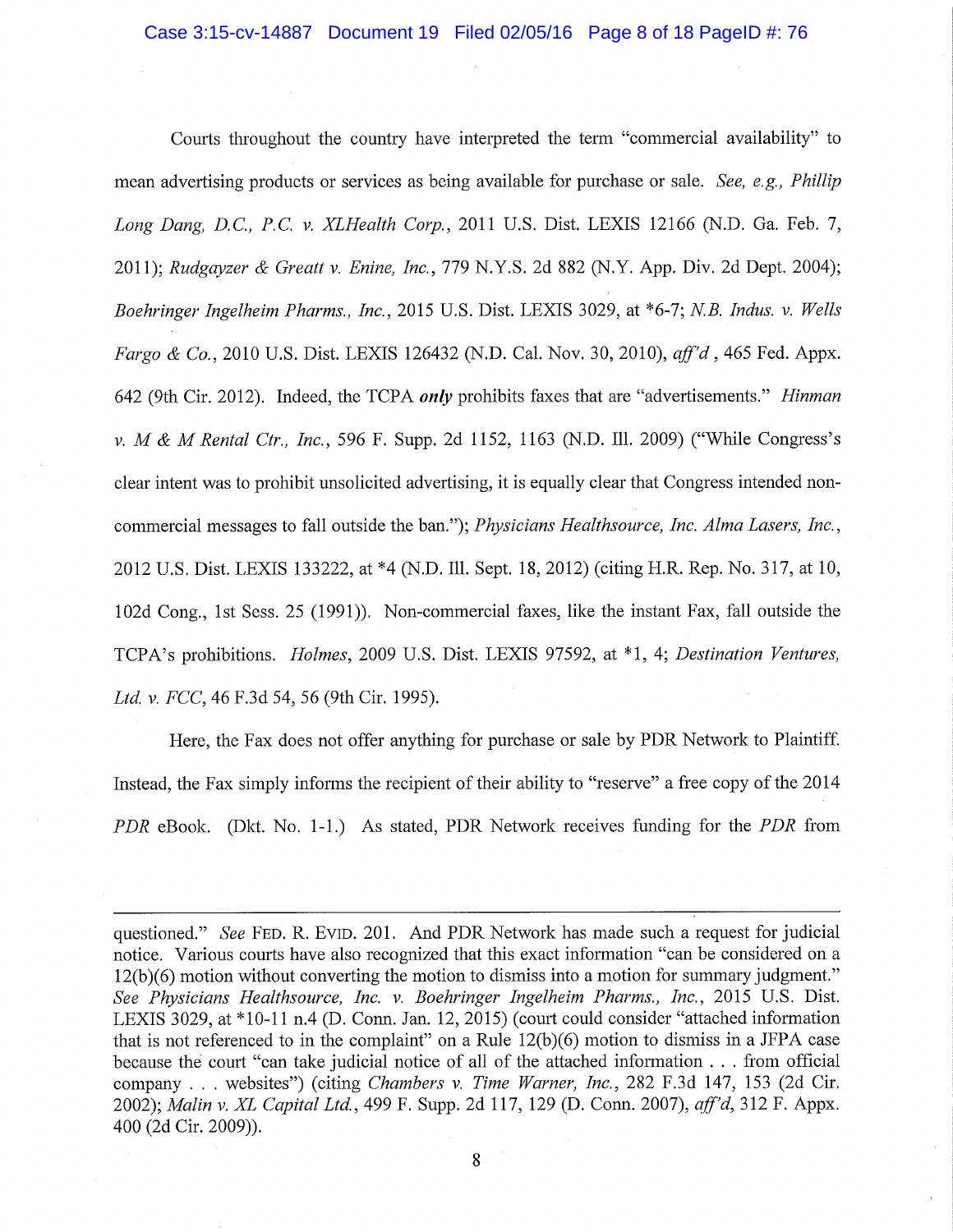"pharmaceutical manufacturing corporations which create drugs listed within its pages"—*not* from recipients of the Fax, like Plaintiff. See Rodella, 2015 U.S. Dist. LEXIS 20704, at \*9 n.2.

Merriam-Webster defines the term "commercial" as being "related to or used in the buying and selling of goods and services." See MERRIAM-WEBSTER ONLINE DICTIONARY, Commercial Simple Definition, available  $at$ http://www.merriam- $\overline{a}$ webster.com/dictionary/commercial (last visited January 26, 2015). Because the 2014 PDR eBook is not "commercial[ly] availabl[e]" to Plaintiff—in that there is nothing for Plaintiff to "buy" or "purchase"—the Fax cannot constitute an "advertisement" as a matter of law. Phillip Long Dang, 2011 U.S. Dist. LEXIS 12166, at \*11-12 (fax was beyond the scope of the TCPA when it did not seek to sell anything to the recipient); Rudgayzer & Greatt, 779 N.Y.S. 2d at 884 (fax falls within coverage of the TCPA only when "it has the purpose and effect of influencing fax recipients to buy services."); Boehringer Ingelheim Pharms., Inc., 2015 U.S. Dist. LEXIS 3029, at \*14-15 (granting motion to dismiss where faxed invitation to "awareness dinner" discussing treatment of medical condition did not advertise "commercial availability" of any goods, in that defendant's proposed drug was not yet FDA-approved and could not be purchased); N.B. Indus., 465 Fed. Appx. at 642 (affirming dismissal on motion to dismiss where business leadership award was not "commercially available," and, "therefore, the description of the award, the application to apply for it, and the text encouraging recipients to apply are not unsolicited advertisements").

The Fax also does not relate to the "buying and selling of goods" in some other context; for example, by attempting to connect Plaintiff to a forum for buying and selling relevant products and services, cf. G.M. Sign, Inc. v. MFG.com, Inc., 2009 U.S. Dist. LEXIS 35291, at \*7 (N.D. Ill. Apr. 24, 2009), or to potential patients for its practice. Cf. Neurocare Inst. of Cent.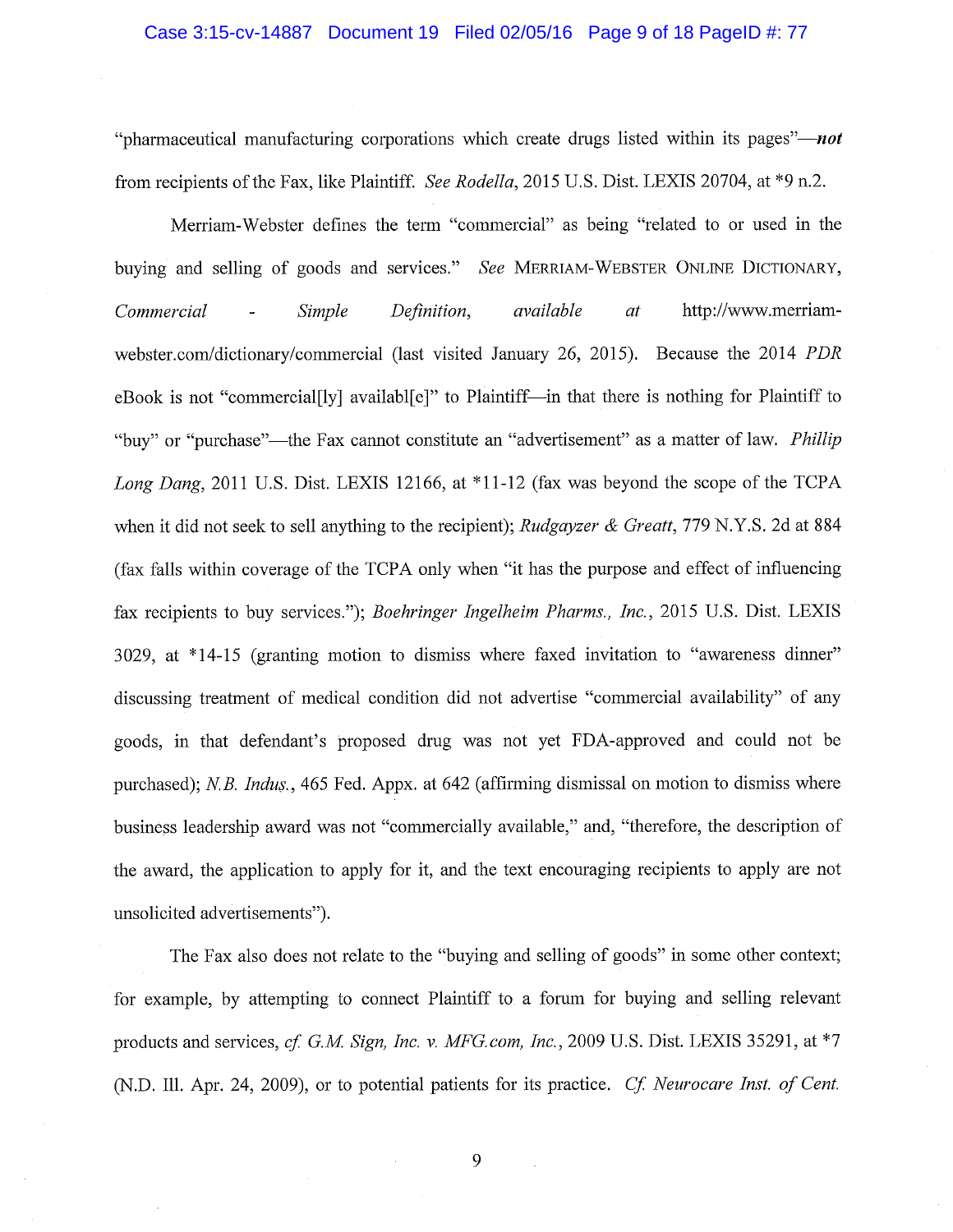Fla., PA v. Heatlhtap, Inc., 8 F. Supp. 3d 1362, 1367 (M.D. Fla. Mar. 25, 2014). The Fax thus does not advertise the "commercial availability or quality" of PDR Network's "products, goods, and services" for purchase, as Plaintiff wrongly suggests. (Compl. ¶ 2, 12.)

Lastly, it is worth nothing that the Fax explicitly states Plaintiff is "receiving this fax because you are a member of the PDR Network." (Dkt. No. 1-1.) This too has led courts to hold faxes were not advertisements, and to grant motions to dismiss. See Physicians Healthsource, Inc. v. Multiplan Servs., 2013 U.S. Dist. LEXIS 133397, at \*4-5 (D. Mass. Sept. 18, 2013) (fax providing plaintiff-chiropractor with information about preferred healthcare provider network to which he belonged, and advising him that he had access to a population of patients within this network, did not "purport to sell or buy goods or services" whereby the information concerned "services already available to [plaintiff] pursuant to an existing account or subscription" and the fax "state [d] explicitly" that it was sent because plaintiff was a member of defendant's network).<sup>6</sup> Thus, the instant Fax is not a prohibited "unsolicited advertisement" under the TCPA/JFPA.

### $2.$

# The Fax Was Sent for Informational Purposes.

In determining whether a fax constitutes an "advertisement" under the TCPA, "it is appropriate for the Court to adopt a reasonable construction of the TCPA promulgated by the [Federal Communications] Commission" (the "FCC"). See Boehringer Ingelheim Pharms., Inc., 2015 U.S. Dist. LEXIS 3029, at \*6-7 (citations omitted).

 $6\degree$  The fact that Plaintiff claims it did not give "permission" for PDR Network to send the Fax, (Compl. ¶ 13), or that it was not a member of PDR Network's network of physicians, is irrelevant in determining whether or not the Fax was an "advertisement." On the contrary, what matters is that PDR Network's clearly-stated intent was that only the "members" of its network receive the Fax. For instance, the court in  $P\&S\; Printing$  *LLC*, made clear that "[t] he fact that the fax was received by [plaintiff], a non-customer, cannot transform the content of this message, which is informational, into an advertisement without more." 2015 U.S. Dist. LEXIS 93060, at \*13 (citing 47 U.S.C. § 227(a)(5); Boehringer Ingelheim Pharms., Inc., 2015 U.S. Dist. LEXIS 3029, at  $*9$ ).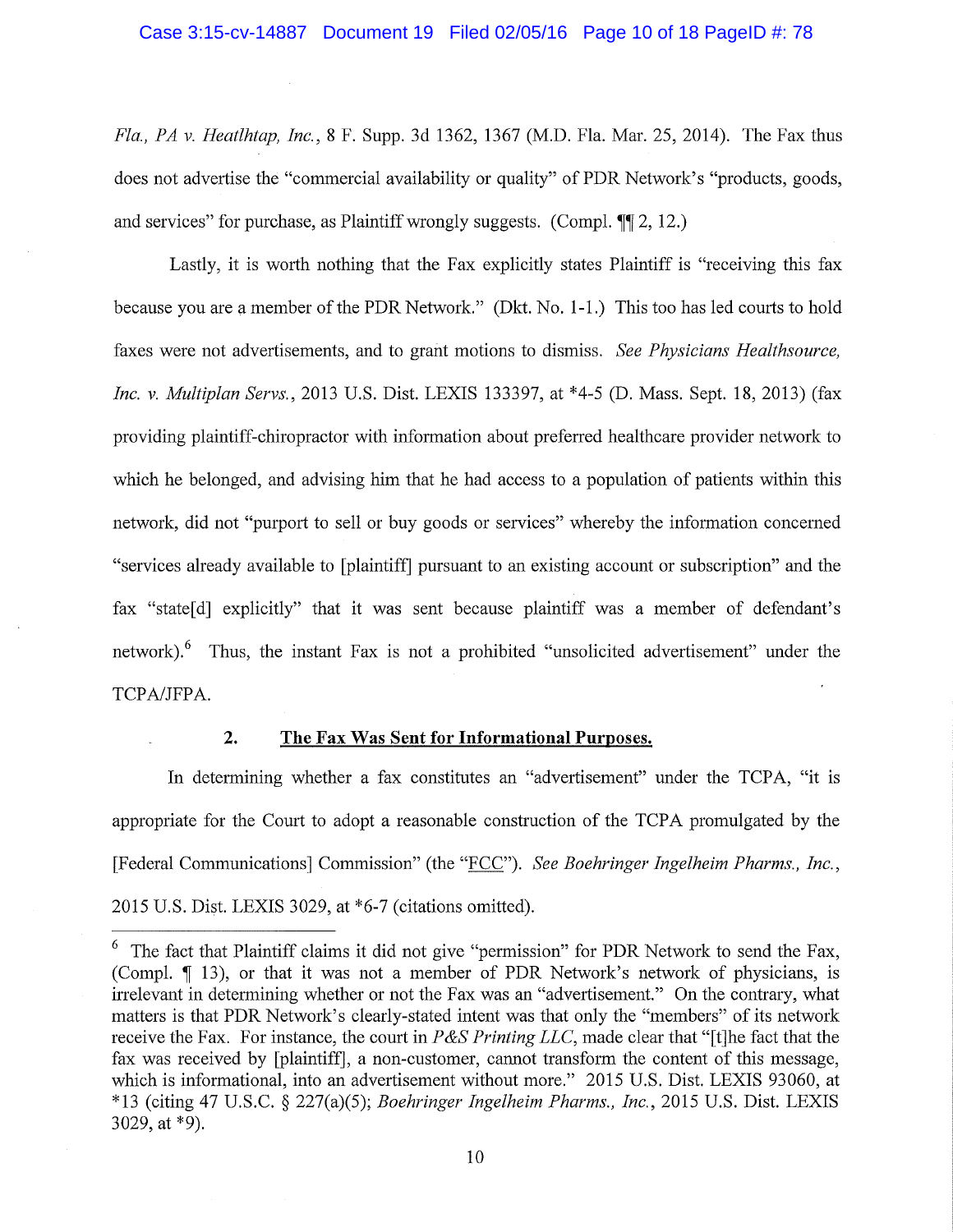### Case 3:15-cv-14887 Document 19 Filed 02/05/16 Page 11 of 18 PageID #: 79

Although the TCPA does not define the term "advertising," the FCC has found that informational messages, even with an incidental amount of advertising, are not subject to liability. See Rules and Regulations Implementing the Telephone Consumer Protection Act of 1991, Junk Fax Prevention Act of 2005, 71 Fed. Reg. 25967-01, at 25973-74 (May 3, 2006).

Here, the Fax is an "informational" communication because its primary purpose is to communicate information—not promote the sale or purchase of a product or service. See 71 Fed. Reg. 25967-01, at 25973 ("Facsimile communications that contain only information, such as industry news articles, legislative updates, or employee benefit information, would not be prohibited by the TCPA rules."). Indeed, courts have held that "notifications concerning the existence of an opportunity," such as the existence of a job opening or a research study, are not prohibited by the TCPA rules. See Boehringer Ingelheim Pharms., Inc., 2015 U.S. Dist. LEXIS 3029, at \*7-8; Physicians Healthsource, Inc. v. Janssen Pharms., Inc., 2013 U.S. Dist. LEXIS 15952, at \*12-13 (D.N.J. Feb. 6, 2013) (holding fax that notified recipient of a pharmaceutical drug's reclassification and up-do-date information did not promote either the availability or the quality of the drug and therefore was not an advertisement), *reconsideration denied*, 2013 U.S. Dist. LEXIS 79557 (D.N.J. June 6, 2013); Phillips Randolph Ent., LLC v. Adler-Weiner Research Chicago, Inc., 526 F. Supp. 2d 851, 853 (N.D. Ill. 2007) (fax notifying recipient of a new research study on a health care program was not an advertisement); *Ameriguard, Inc.*, 2006 U.S. Dist. LEXIS 42552 (W.D. Mo. June 23, 2006), aff'd, 222 Fed. Appx. 530 (8th Cir. 2007) (same): Lutz Appellate Servs., Inc. v. Curry, 859 F. Supp. 180, 181 (E.D. Pa. 1994) (fax announcing existence of job openings was not an advertisement); *Holmes*, 2009 U.S. Dist. LEXIS 97592, at \*1 (regularly-distributed newsletters to a target audience for educational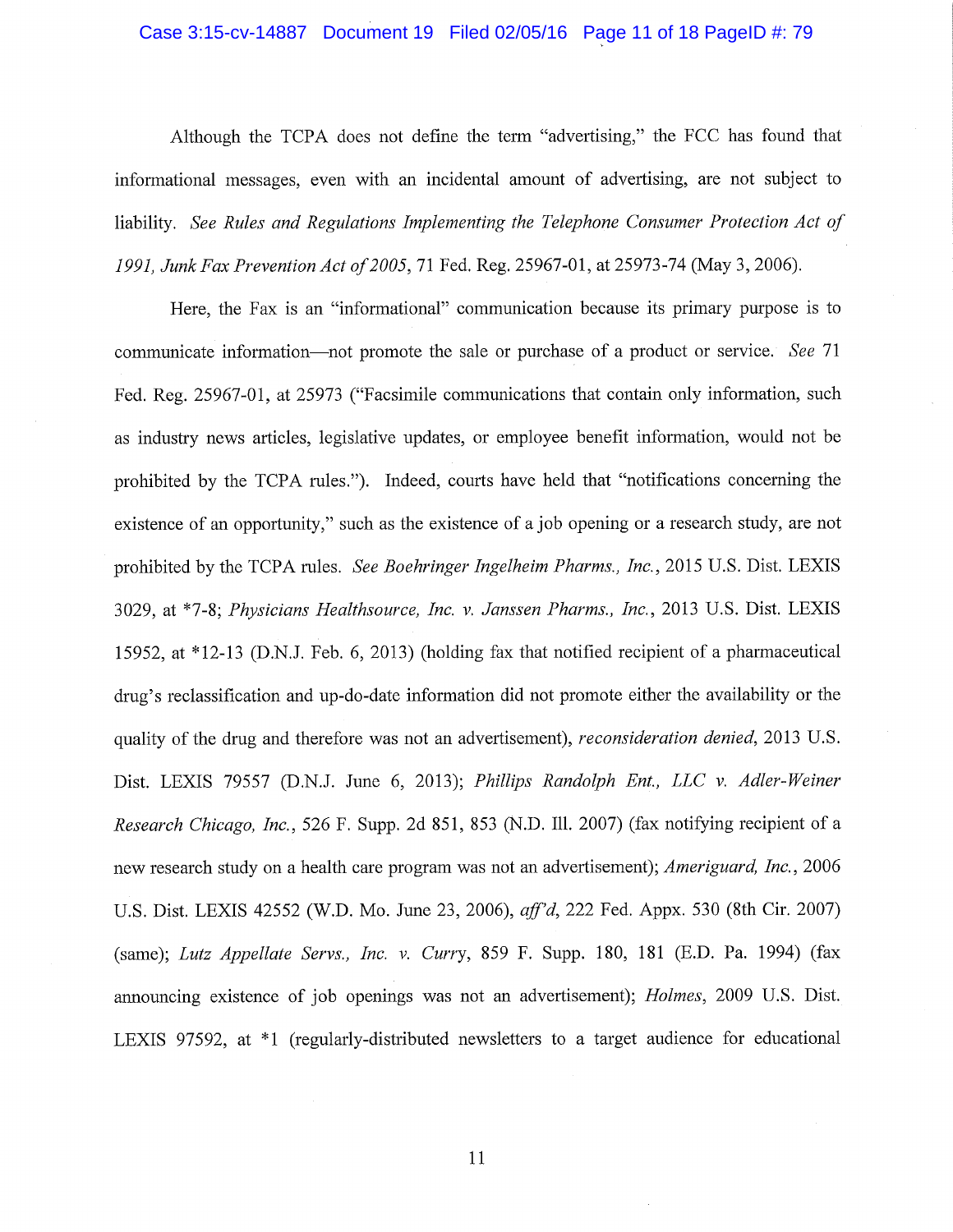## Case 3:15-cv-14887 Document 19 Filed 02/05/16 Page 12 of 18 PageID #: 80

purposes was not an advertisement); see also N.B. Indus., 465 Fed. Appx. at 642 (fax notifying recipient of an upcoming award ceremony and asking for applications was not an advertisement).

As discussed, the Fax at issue simply provides "notification" to recipients that the PDR is "now in a new, convenient digital format." (Dkt. No. 1-1.) It also informs these same recipients of the "opportunity" to "reserve" a free copy of the 2014 *PDR* eBook by visiting a dedicated web address—*i.e.*, www.PDRNetwork.com/eBook14—rather than directing them to PDR Network's main webpage in order to locate the free eBook amongst other possible promotions.<sup>7</sup> There is no option to "purchase" the update.  $(Id)$  The Fax merely informed Plaintiff of an update to its subscription as a "member" of the "PDR Network"; courts routinely grant dismissal in such contexts. See Drug Reform Coordination Network, Inc. v. Grey House Publ'g Inc., 2015 U.S. Dist. LEXIS 60981, at \*9 (D.D.C. May 11, 2015) ("Standing alone, the Fax does not promote the [news media contact] Directory for sale. Rather, it appraised Plaintiff of the Directory's upcoming edition and offered the opportunity to update Plaintiff's 'free listing' so that its contact information would be accurate. Thus, on its face the Fax is not an 'unsolicited advertisement.""); see also P&S Printing LLC, 2015 U.S. Dist. LEXIS 93060, at \*11-12 (granting motion to dismiss where fax's "primary purpose" was to "communicate information to current customers about a change in its delivery schedule due to the Labor Day holiday," and noting updates on delivery schedules are "inherently informational").

In a comparable case, a federal court dismissed a JFPA complaint involving a fax sent by a pharmaceutical company about one of its drugs where the fax contained significantly more

That the Fax contains PDR Network's logo at the top of the page is also of no moment. "As many courts have pointed out, the appearance of a defendant's logo, without more does not transform an informational message to an advertisement; indeed, the TCPA actually requires the sender's name appear on the fax." Boehringer Ingelheim Pharms., Inc., 2015 U.S. Dist. LEXIS 3029, at \*7 n.3 (citing 47 U.S.C. § 227(d)(1); Holmes, 2009 U.S. Dist. LEXIS 97592; Janssen Pharms., 2013 U.S. Dist. LEXIS 15952, at \*16-17).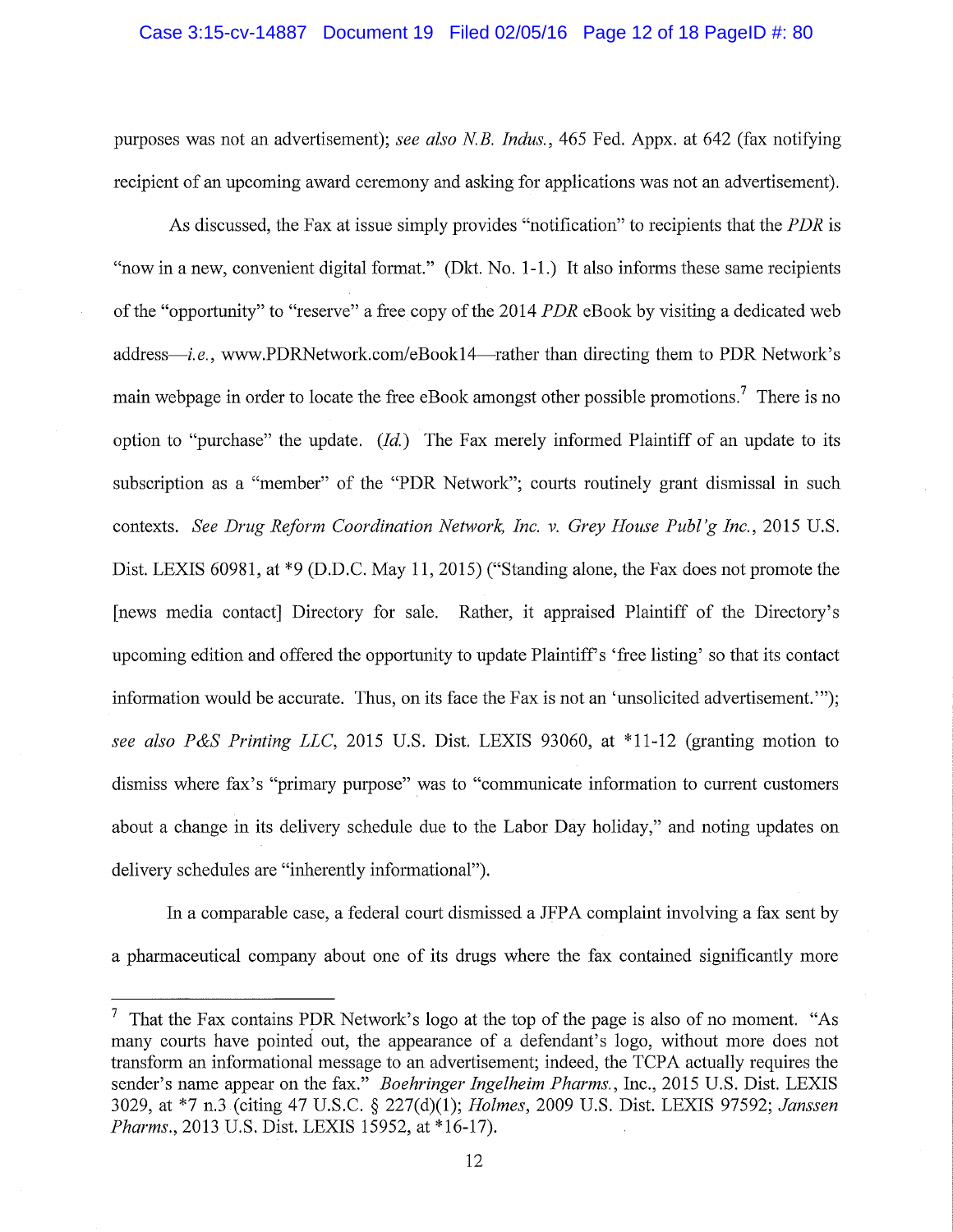### Case 3:15-cv-14887 Document 19 Filed 02/05/16 Page 13 of 18 PageID #: 81

indicia of an advertisement than the instant Fax. In Physicians Healthsource, Inc. v. Janssen *Pharms., Inc., the plaintiff sued over a facsimile sent by the manufacturer of the drug Levaquin,* which explained the drug was reclassified for insurance purposes, and was now available for a lower co-payment. 2013 U.S. Dist. LEXIS 15952, at \*12-13. Notwithstanding the fact that the senders of the fax might ultimately receive some commercial benefit from the fax, the court found the fax was informational and not an advertisement. The court held that despite the fax containing the pharmaceutical company's contact information and logo, "the potential to gain some benefit from sending information, without the presence of additional commercial statement in the message, is insufficient to transform an informational message to an advertisement."  $Id$ . at  $*14.8$ 

Likewise, a recent opinion out of the Sixth Circuit, Sandusky Wellness Ctr., LLC  $\nu$ . Medco Health Solutions, Inc., 2014 U.S. Dist. LEXIS 166777 (N.D. Ohio Dec. 2, 2014), aff'd, 788 F.3d 218 (6th Cir. 2015), pet. for rehearing en banc denied, 2015 U.S. App. LEXIS 12411 (July 16, 2015), supports PDR Network's position. In Sandusky, defendant Medco Health Solutions, Inc. was a "pharmacy benefit manager" that provided services to health-plan sponsors, such as employers. 788 F.3d at 220. Medco's services specifically included "keeping an updating a list of medicines (known as the 'formulary') that are available through a healthcare plan." Id. Like PDR Network, Medco also did not manufacture or sell the drugs. Id. Medco

In analyzing whether a fax crosses the line from "informational" to "advertisement," courts should consider "whether the message is an advertisement which tends to propose a commercial transaction"—"not whether there is some ancillary commercial benefit to either party." Id. at \*13-14 (citing Lutz, 859 F. Supp. at 181); N.B. Indus., 2010 U.S. Dist. LEXIS 126432 at \*10 ("The inquiry is not whether there is an ancillary commercial benefit to either party but instead is whether the message is an advertisement (or a pretext for an advertisement)."). Put another way, the proper inquiry "is whether the content of the message is commercial, not what predictions can be made about future economic benefits." See Janssen Pharms., 2013 U.S. Dist. LEXIS 15952, at \*16.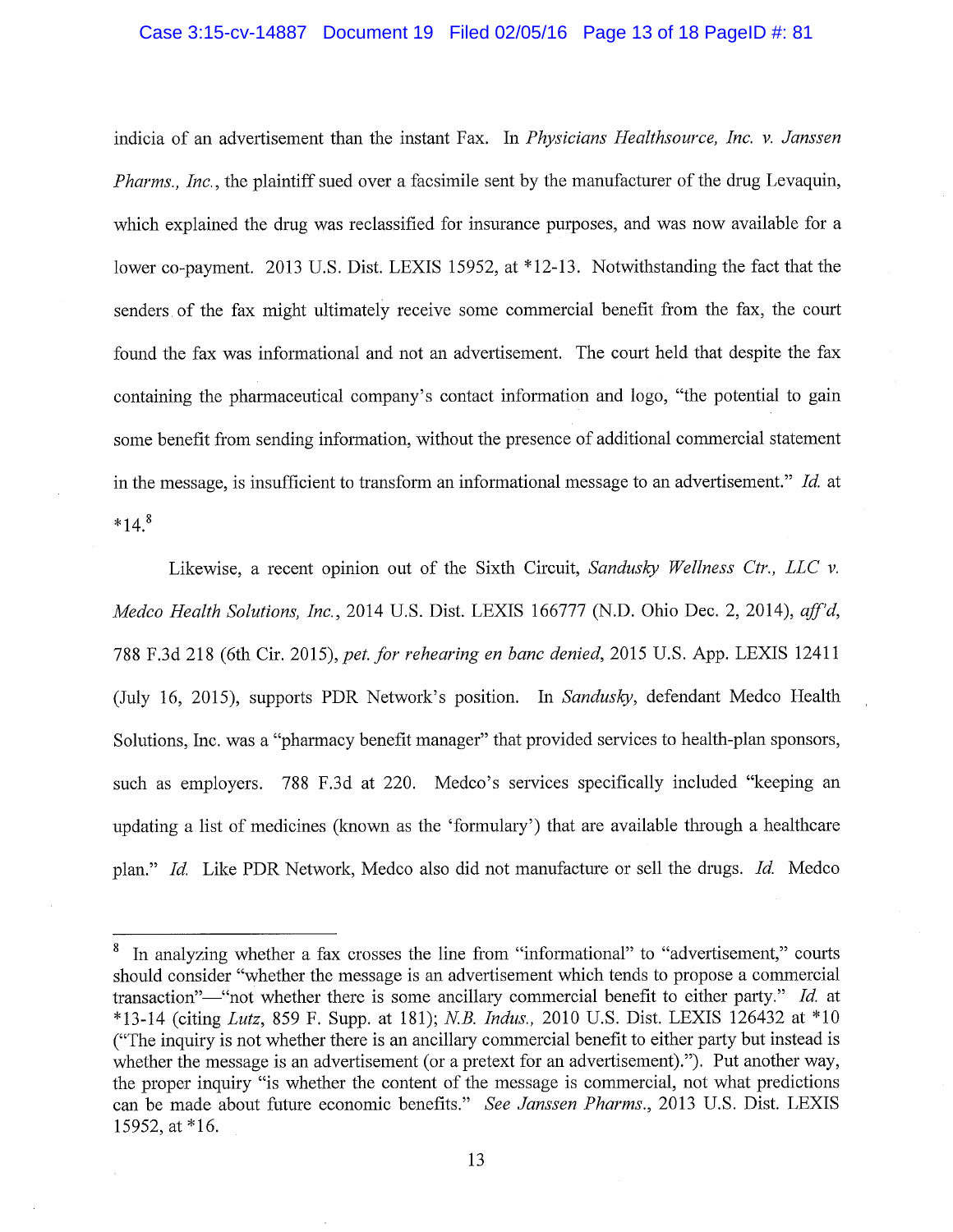# Case 3:15-cv-14887 Document 19 Filed 02/05/16 Page 14 of 18 PageID #: 82

sent the plaintiff two faxes, one of which was the formulary, and the other of which was an update to the formulary. *Id.* at 220-21. The plaintiff, a healthcare provider, claimed these faxes violated the TCPA. Id.

In affirming the district court's grant of summary judgment to Medeo, the Sixth Circuit acknowledged the faxes contained information concerning the availability of Medco's product, the formulary, id. at 222, but wisely concluded that the faxes lacked the required *commercial* aspect because, as seen here, "Medco ha[d] no interest whatsoever in soliciting business from [the plaintiff]," and the faxes were "not sent with hopes to make a profit, directly or indirectly, from [the plaintiff] or others similarly situated." Id. (emphasis added). Rather, Medco's faxes were designed to "inform [the plaintiff] what drugs its patients might prefer, based on Medco's formulary—a paid service already rendered not to [the plaintiff] but to Medco's clients." Id.

Here, as in *Sandusky*, PDR Network too lacks a pecuniary interest in profiting from any action Plaintiff may take in response to the Fax—meaning PDR Network similarly lacks any "interest . . . in soliciting business from" Plaintiff. Thus, whether Plaintiff opted to "reserve" its free 2014 PDR eBook via the link provided would not profit PDR Network in the sense of receiving any revenue. This is illustrated by the fact Plaintiff could have reserved one copy of the 2014 PDR eBook, or *multiple* copies for "[e]verybody in [the] practice." (Dkt. No. 1-1.) As in Sandusky, the required "commercial aspect" with respect to the Fax's content is equally absent here.<sup>9</sup> Thus, Plaintiff cannot "raise its assertions above the speculative level" simply by asserting

<sup>9</sup> The district court in Sandusky was so dismayed by plaintiff's baseless JFPA suit that Judge Carr described it as "frivolous litigation" and issued the following warning to other medical providers:

Medical providers, like the plaintiff here, are often in the forefront of those complaining about frivolous litigation. That description is not far off the mark, if off it at all here. While by noting that fact I do not invite or expect to receive a motion for sanctions,  $I$  trust this opinion will serve as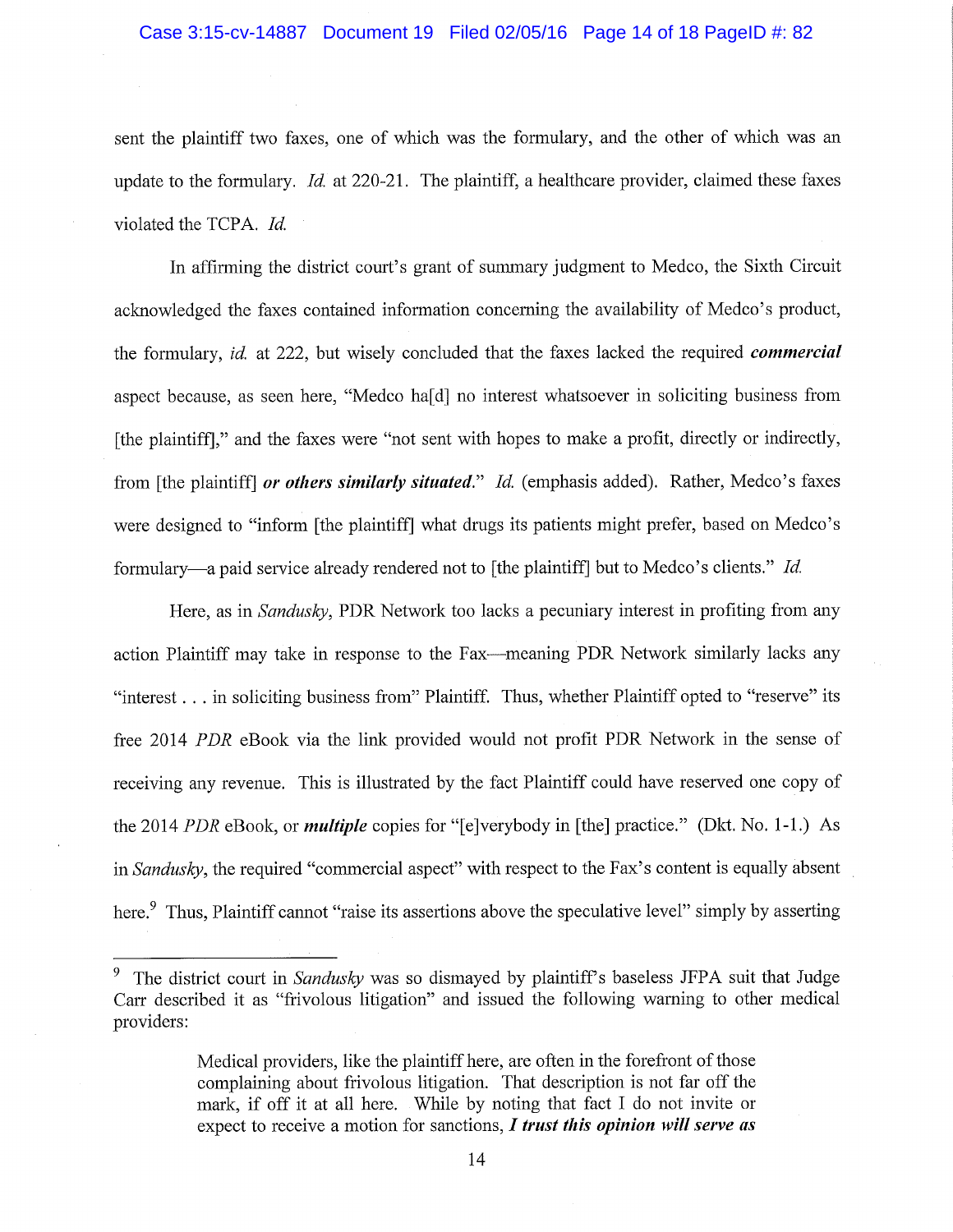Case 3:15-cv-14887 Document 19 Filed 02/05/16 Page 15 of 18 PageID #: 83

PDR Network "benefit[s] or profit[s] from the sale of the products, goods and services being offered on [the Fax]." (*Id.*  $\P$  12.) Because the Fax is not an "advertisement"—in that it is actually an "informational communication"—there can be no liability under the JFPA.

# **CONCLUSION**

For the reasons stated, Defendants PDR Network, LLC, PDR Distribution, LLC, and PDR Equity, LLC's Motion to Dismiss should be granted, and Plaintiff's Class Action Complaint should be dismissed, with prejudice.

> PDR NETWORK, LLC, PDR DISTRIBUTION, LLC, AND PDR EQUITY, LLC **By Counsel**

Dated: February 5, 2016

By: s/ Marc E. Williams **NELSON MULLINS RILEY & SCARBOROUGH LLP** Marc E. Williams (WVSB# 4062) Alexander L. Turner (WVSB# 10839)

a warning to plaintiff and others who receive faxes of this sort, which serve a useful, and not a disruptive or illegal purpose not to file similar fruitless litigation in the future. If plaintiffs or others fail to heed this warning, I trust my colleagues will respond appropriately.

2014 U.S. Dist. LEXIS 166777, at \*5 n.1 (Carr, J.) (emphasis added). On appeal, the Sixth Circuit noted that "Sandusky *and its attorneys* did not heed that warning. Not only did Sandusky appeal this case, its attorneys have filed suits (and appeals after losing) in other courts as well." 788 F.3d at 221 (emphasis added) (citing Boehringer Ingelheim Pharms., Inc., 2015 U.S. Dist. LEXIS 3029, appeal filed No. 15-288 (2d Cir. Feb. 3, 2015)). Notably, counsel for Plaintiff (Anderson+Wanca) was also counsel to the plaintiff in Sandusky-to whom Judge Carr's warning was directed. Indeed, Anderson+Wanca's history of misconduct is welldocumented. See, e.g., In Reliable Money Order, Inc. v. McKnight Sales Co., 704 F.3d 489 (7th Cir. 2013); Creative Montessori Learning Ctr. v. Ashford Gear LLC, 662 F.3d 913, 914 (7th Cir. 2011); Siding & Insulation Co. v. Combined Ins. Grp., Ltd., Inc., 2014 WL 1577465, at \*1-2 (N.D. Ohio Apr. 17, 2014); Palm Beach Golf Ctr.-Boca, Inc. v. Sarris, 981 F. Supp. 2d 1239, 1242-46 (S.D. Fla. 2013), rev'd and remanded, 771 F.3d 1274 (11th Cir. 2014); City Select Auto Sales, Inc. v. David Randall Assoc., Inc., 296 F.R.D. 299, 304-07 (D.N.J. 2013); Compressor Eng'g Corp. v. Mfrs. Fin. Corp., 292 F.R.D. 433, 436 (E.D. Mich. 2013); CE Design Ltd. v. CY's Crabhouse N., Inc., 2010 WL 3327876 (N.D. Ill. Aug. 23, 2010).